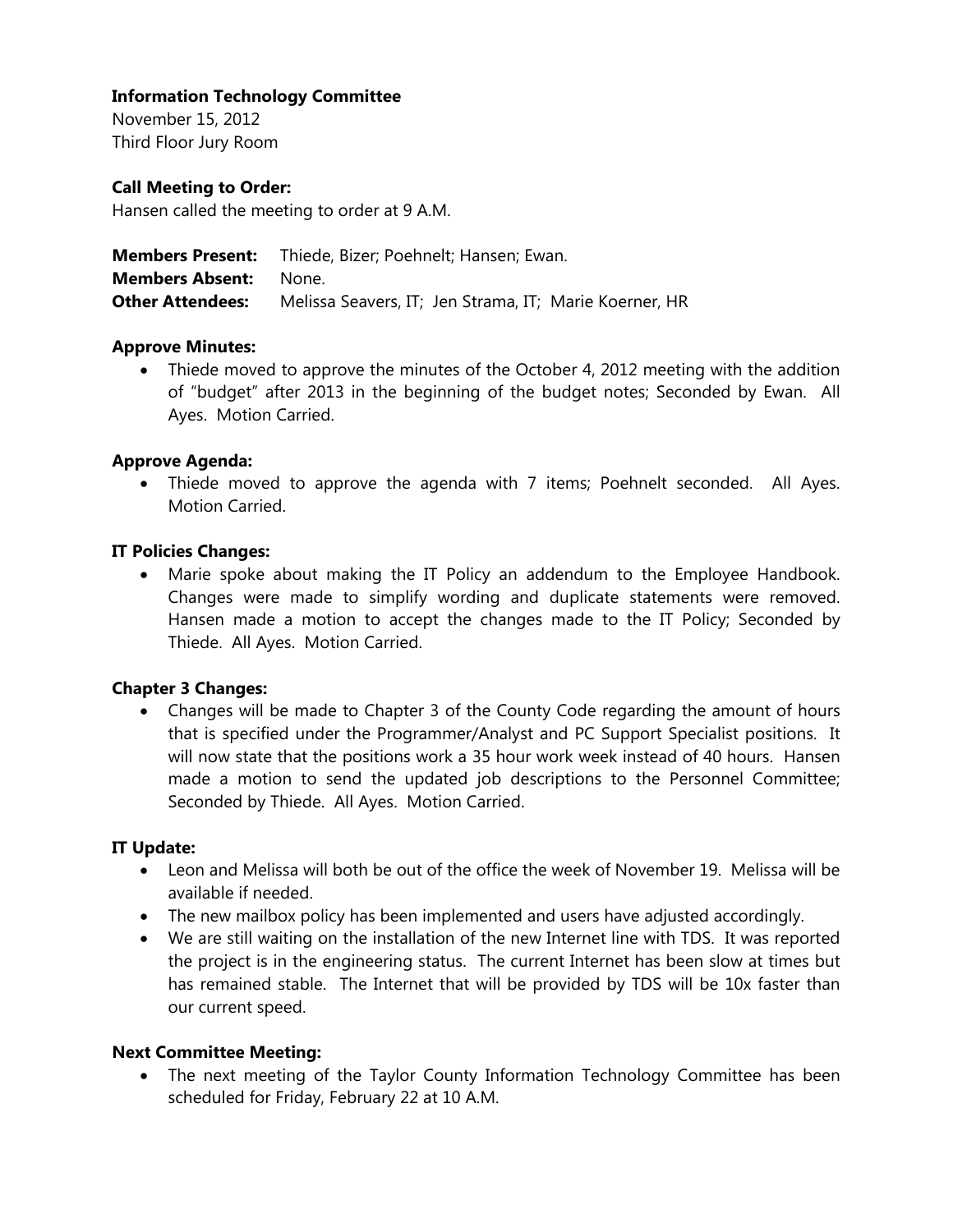# **Adjournment:**

 With no further business, Ewan made a motion to adjourn. Poehnelt seconded. All Ayes. The meeting was adjourned at 9:28 A.M.

## **Information Technology Committee**

October 4, 2012 Sheriff's Department Training Room

### **Call Meeting to Order:**

Chair Bizer called the meeting to order at 9 A.M.

| <b>Members Present:</b> | Thiede, Bizer; Poehnelt; Hansen; Ewan. |
|-------------------------|----------------------------------------|
| <b>Members Absent:</b>  | None.                                  |
| <b>Other Attendees:</b> | Melissa Seavers, IT; Jen Strama, IT;   |

#### **Approve Minutes:**

 Ewan moved to approve the minutes of the August 30, 2012 meeting; Seconded by Hansen. All Ayes. Motion Carried.

### **Approve Agenda:**

 Hansen moved to approve the agenda with 7 items; Poehnelt seconded. All Ayes. Motion Carried.

#### **2013 Budget:**

 The 2013 budget was approved with paid internet included. There was internet downtime a couple of days last week. DB Wireless feels confident they have now found the issue, but are still unable to increase our bandwidth. Melissa has been in contact with TDS regarding their internet services. Charter has been able to provide a plan that will fit well with the County's network and needed bandwidth. The Internet pipe would be integrated first. Human Services will then receive a hard wired network connection. This will exhaust the amount of money Finance had approved for the paid internet project. This means COA and Highway will still remain a wireless connection. Hansen made a motion to go with TDS internet services; Seconded by Ewan. All Ayes. Motion Carried.

### **Communications Upgrade:**

 The Spillman Server is installed and Melissa was shown the client install process. There are test databases out there and trainings begin in mid-October.

### **Mailbox Policies:**

 Network users have until the end of October to get their Outlook mailboxes cleaned up before the new mailbox policy is implemented. There haven't been many calls regarding the policy. A reminder email will be sent to all users one week before the policy goes into effect.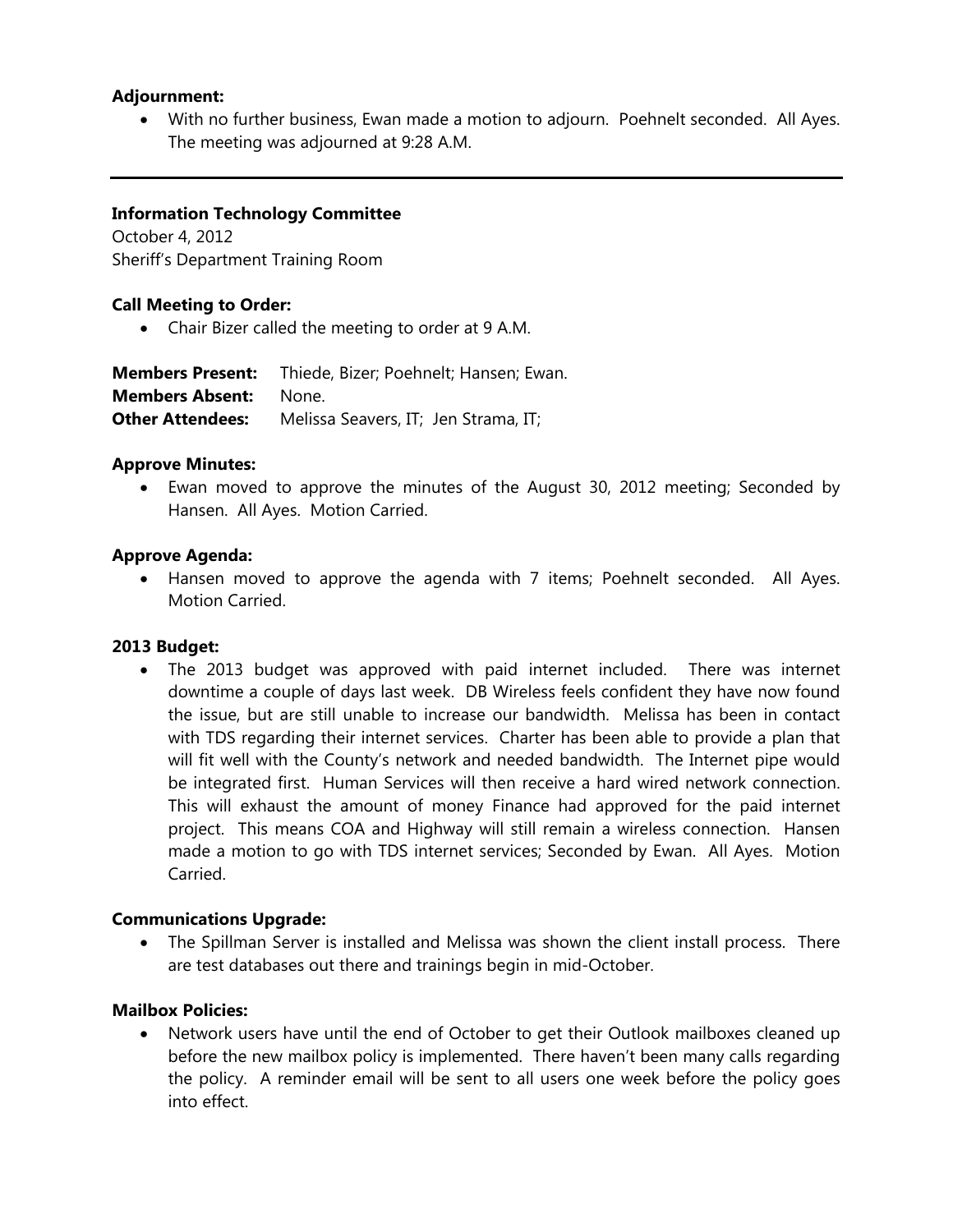# **IT Update:**

Jennifer is back from Family Medical Leave.

## **Next Committee Meeting:**

 The next meeting of the Taylor County Information Technology Committee has been scheduled for Thursday, November 15 at 9 A.M.

### **Adjournment**

 With no further business, Hansen made a motion to adjourn. Thiede seconded. All Ayes. The meeting was adjourned at 9:20 A.M.

### **Information Technology Committee**

August 30, 2012 Sheriff's Department Training Room

### **Call Meeting to Order:**

Chair Bizer called the meeting to order at 9 A.M.

| <b>Members Present:</b> | Thiede, Bizer; Poehnelt; Hansen; Ewan.                                                  |
|-------------------------|-----------------------------------------------------------------------------------------|
| <b>Members Absent:</b>  | None.                                                                                   |
| <b>Other Attendees:</b> | Melissa Seavers, IT; John Fales, City of Medford; Kevin Doberstein, City of<br>Medford; |

### **Approve Minutes:**

 Ewan moved to approve the minutes of the July 26, 2012 meeting; Seconded by Hansen. All Ayes. Motion Carried.

### **Approve Agenda:**

 Hansen moved to approve the agenda with eight items; Thiede seconded. All Ayes. Motion Carried.

### **City of Medford IT:**

 Seavers initiated a discussion on the possibility of connecting the City to the County via a Metro Ethernet line. The city would absorb the cost of this line. Both locations would benefit from this in terms of off-site storage. It would also allow Seavers and Strama to offer quicker support without having to physically run down to the city building for small issue. Both the city and county were in agreement with this idea. Hansen made a motion to accept connecting the two locations and the city absorbing the cost of that connection. Thiede seconded. All Ayes. Motion Carried.

### **Communication Upgrade:**

- **Spillman** Seavers gave a quick update that training for the new CAD system is set to begin mid-October. Hardware is expected to arrive mid-September.
- **Fingerprinting** Along with the new CAD system, the Sheriff has made the decision to switch from the current Crossmatch system to ID Networks for fingerprinting. ID Networks integrates with Spillman and several other counties are using this very system.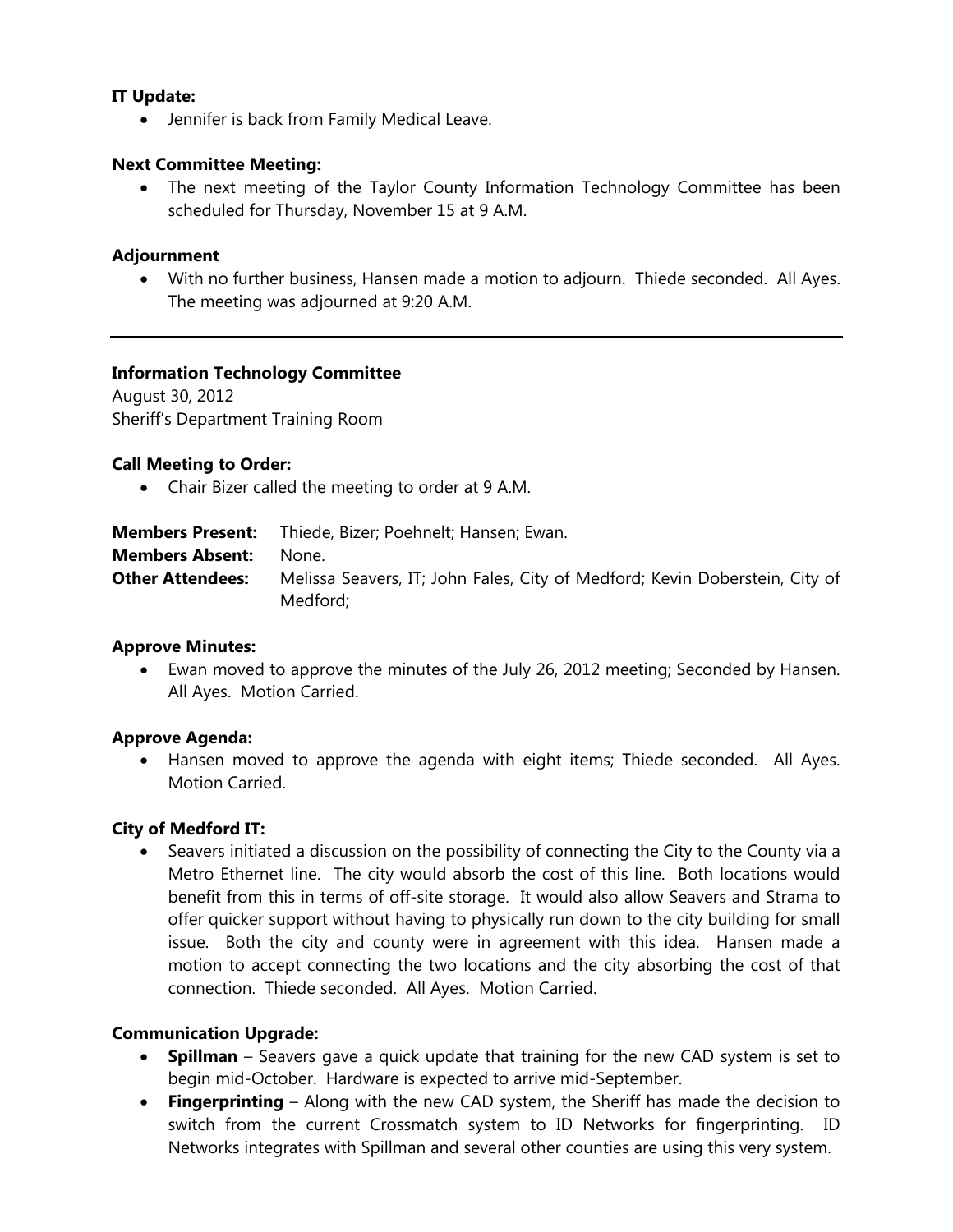**Video Manager** – The Medford PD and TASO will share the cost of upgrading the squad video software to the new VuVault Server software provided by Digital Ally. Each department will kick in \$395 for this upgrade.

# **Mailbox Policies:**

 The committee made a decision to implement a mailbox policy to keep the Exchange database within reasonable limits. Mirroring some of Mid Wisconsin Bank's policy, Thiede made a motion that the following be added to the IT Policy for Taylor County:

## **Email Retention / Mailbox Size**

**Given the importance of email in daily communications, storage limits are crucial. Improper management of these limits can lead to additional storage costs and slow down the overall performance of the servers and network. In an effort to effectively manage our email system at Taylor County, the following policies are set in Exchange:** 

- **1. Sent Items Folder: Items older than 30 days will be automatically deleted from this folder and moved to the Deleted Items Folder.**
- **2. Deleted Items Folder: Items older than 14 days will be automatically deleted from this folder.** 
	- **a. Once these items are permanently removed from Outlook, they will be retrievable in emergency situations for approximately 30 days.**
	- **b. Any items in your Inbox or other created folders will remain intact. However, please keep in mind that all folders count toward your total storage limit.**
- **3. There will be two storage groups for total mailbox size. Level 1 users will have a maximum mailbox size of 200MB. Level 2 users will have a maximum mailbox size of 400MB. It is important to stay within your storage limits. Once you reach the maximum, you will be able to receive email in but unable to send anything until you clean up your folders.**

# **Email is not meant to be a long-term storage space. Items needed for a long period of time should be printed or saved to your network drive – H.**

Poenelt seconded the motion to implement this into the IT Policy. All Ayes. Motion Carried.

# **2013 Budget:**

- Hansen made a motion to accept the \$126,870 IT Operations Budget for next year. Ewan seconded. All Ayes. Carried.
- This budget will include the funds to switch the county's internet service to a provider that is able to offer more bandwidth. The needs of the county have dramatically changed over the last few years. More and more departments are relying solely on the internet to do their job. The state is implementing most of their applications online. This requires us to have more bandwidth available for our users, as well as a more solid connection.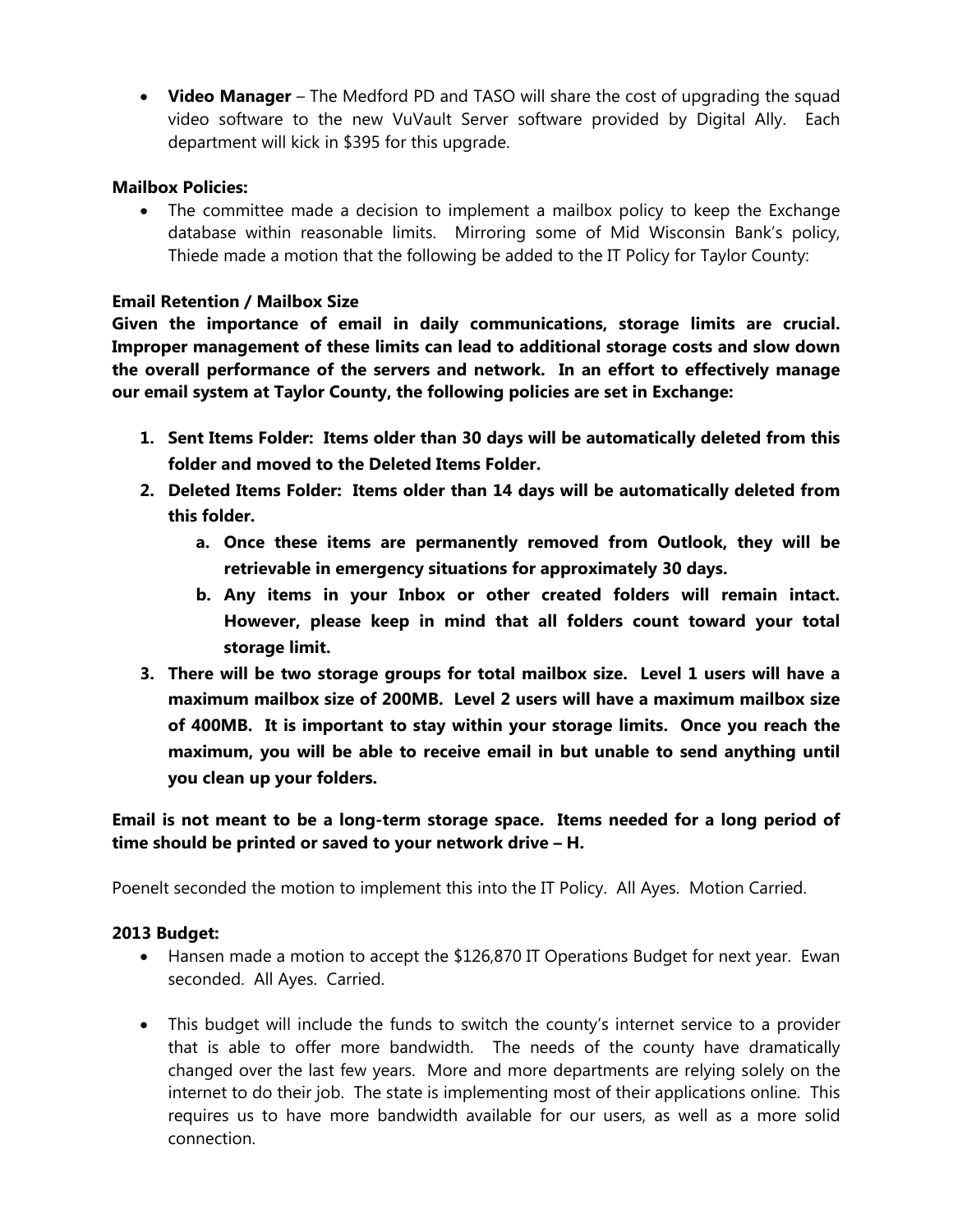Currently, the PC Support position is at 28 hours. The other 12 hours is spent up at the Senior Center in Medford. The meal site has recently closed on Tuesdays freeing the Support Specialist for an additional three hours. Seavers asked the committee their thoughts on increasing the Support Specialist job to 31 hours. Ewan made a motion that the job remains at 28 hours at this point in time. Theide seconded the motion. All Ayes. **Carried** 

# **IT Update:**

- Human Services is still experiencing issues with their state sessions. Seavers has been in touch with La Crosse County. Both are still having similar issues.
- A quote of \$5,283.38 was given for an ample server room UPS. Maintenance stated all tests have been running flawlessly since the circuit board was replaced. We will monitor this for an additional period of time.

### **Next Committee Meeting:**

 The next meeting of the Taylor County Information Technology Committee has been scheduled for Thursday, October 4 at 9 A.M.

# **Adjournment:**

 With no further business, Ewan made a motion to adjourn. Thiede seconded. All Ayes. The meeting was adjourned at 11:15 A.M.

## **Information Technology Committee**

July 26, 2012 Sheriff's Department Training Room

### **Call Meeting to Order:**

Chair Bizer called the meeting to order at 10 A.M.

**Members Present:** Thiede, Bizer; Poehnelt; Hansen; Ewan. **Members Absent:** None. **Other Attendees:** Melissa Seavers, IT;

### **Approve Minutes:**

 Hansen moved to approve the minutes of the June 14, 2012 meeting; Seconded by Ewan. All Ayes. Motion Carried.

### **Approve Agenda:**

• Thiede moved to approve the agenda with eight items; Poehnelt seconded. All Ayes. Motion Carried.

### **Communication Upgrade:**

**Managed IP** – The employee lounge phone on the Ground Floor was eliminated during the phone upgrade due to reports of very little use. Since that time, it has been asked whether a phone will possibly be put back in there. The committee felt it was not worth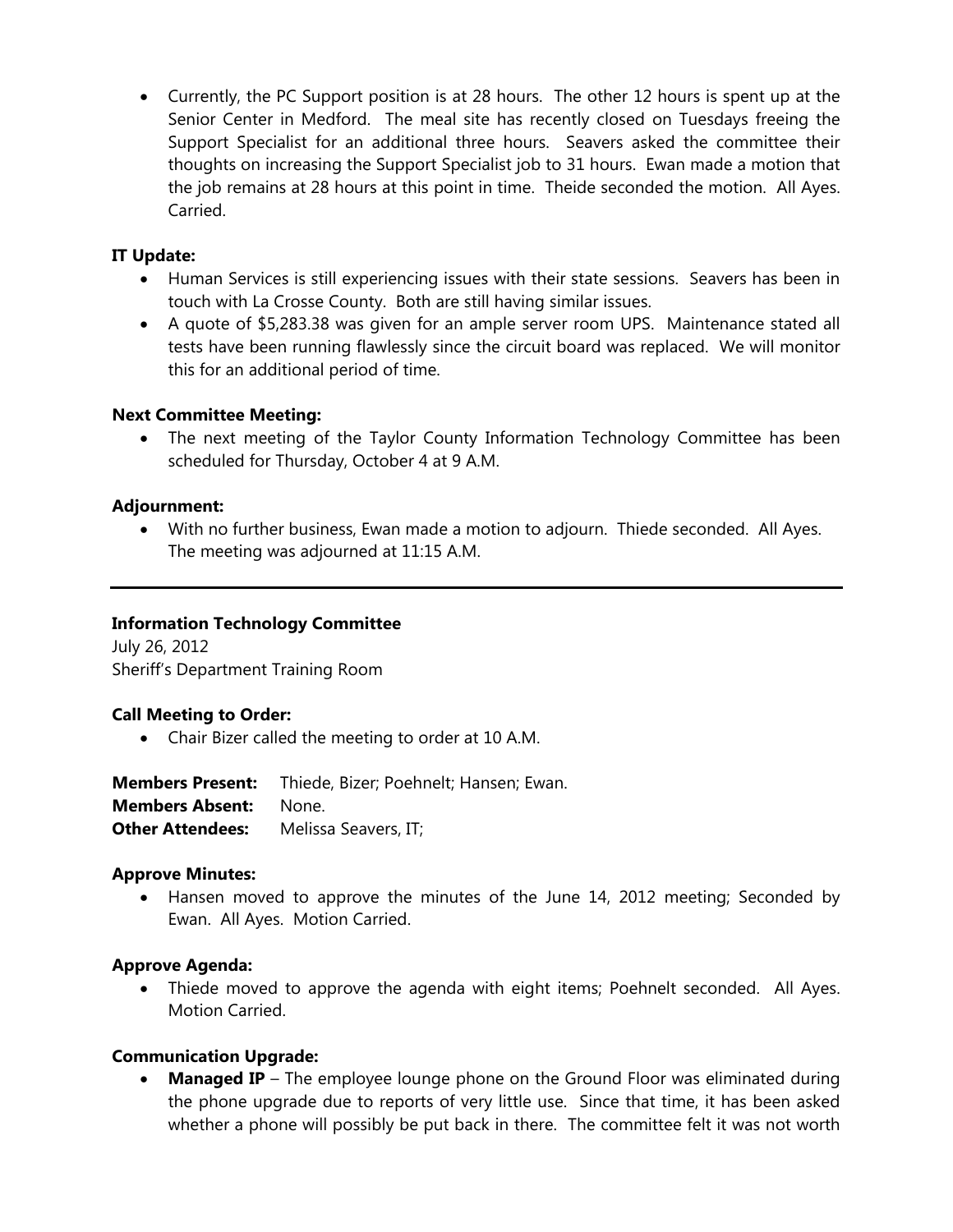the money to have a phone in that room. Ewan made a motion that the Employee Lounge not be equipped with a phone. Hansen seconded. All Ayes. Motion Carried.

- **IP Cameras** Another part of the Communications Upgrade has been completed. The IP Cameras are installed and fully functional. There have been a few minor issues but Complete Control has been working to get those taken care of. The picture quality is far better than what the previous cameras could offer.
- **Spillman** Seavers reported that the first onsite meeting with Spillman was recently held. IT will be trained on the hardware and Unix OS. Two members of TASO staff will be system administrators for the actual software configuration. This is the recommendation of Spillman. The tentative training schedule is set to begin in October with a projected Go-Live date of February 4, 2013.

# **City of Medford IT:**

• Seavers reported the city was affected by the last major storm that passed through Medford. As a result, some equipment was lost as well their internet connection. Strama and Seavers put in approximately 14 hours to get things replaced. Seavers also reported finding more things that do not follow "best practices". The city will be invited to the next meeting for further discussion and possible options.

### **Mailbox Policies:**

An email retention is being worked on. This will be discussed more in the near future.

#### **HyperCache Server:**

 The SNAP servers for ROD are coming due for replacement. Seavers feels now is the perfect time as one of the servers just had its fourth drive failure in the last two years. Quotes are being submitted and Marvel Lemke will make a final decision on replacements very soon.

### **IT Update:**

 The first budget discussion for 2013 will be held July 26. Seavers has reported they will be looking for a 0% increase in operations.

#### **Next Committee Meeting:**

 The next meeting of the Taylor County Information Technology Committee has been scheduled for Thursday, August 30 at 9 A.M.

### **Adjournment:**

 With no further business, Hansen made a motion to adjourn. Thiede seconded. All Ayes. The meeting was adjourned at 11:13 A.M.

### **Information Technology Committee**

June 14, 2012 Sheriff's Department Training Room

### **Call Meeting to Order:**

Chair Bizer called the meeting to order at 10 A.M.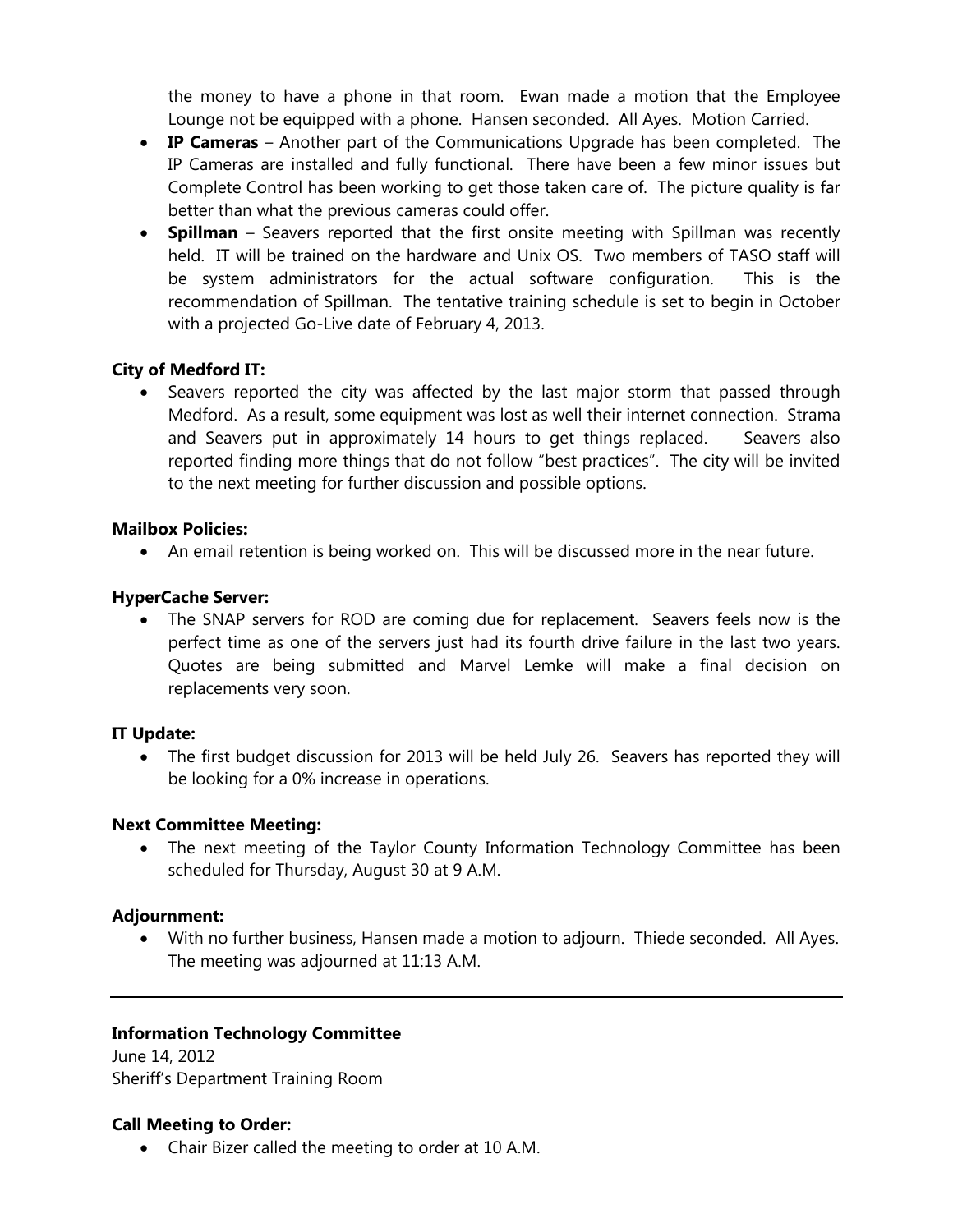| <b>Members Present:</b> | Thiede, Bizer; Poehnelt; Hansen; Ewan. |
|-------------------------|----------------------------------------|
| <b>Members Absent:</b>  | None.                                  |
| <b>Other Attendees:</b> | Melissa Seavers, IT;                   |

#### **Approve Minutes:**

 Thiede moved to approve the minutes of the March 22, 2012 meeting; Seconded by Ewan. All Ayes. Motion Carried.

### **Approve Agenda:**

 Thiede moved to approve the agenda with eight items; Poehnelt seconded. All Ayes. Motion Carried.

### **Communication Upgrade:**

- **Managed IP** Seavers reported that the Courthouse is fully up and running on the ManagedIP phone system. There is now three digit dialing between all departments in the Courthouse and between the Courthouse and Human Services building. Seavers and Strama had only one week of working out individual department issues and are very happy with the cooperation of everyone during the implementation.
- **Courtesy Phone** Seavers brought it to the committee's attention that there was no longer a courtesy phone on the  $1<sup>st</sup>$  floor due to someone breaking the one that was there. She had TDS check on the usage of this phone and was not surprised to hear that it was seldom used. Maintenance was currently paying the monthly fee for this phone and Jeff Ludwig did not feel it was worth the money to replace the broken phone. Seavers asked the committee what their thoughts were. After a brief discussion, Ewan made a motion that this phone not be replaced. Poehnelt seconded this motion. All Ayes. Carried.
- **TDS Prepaid Cards** In the previous meeting, the committee had told Seavers to think about what the (4) \$500 prepaid gift cards could be used for in the IT Department. These cards were part of the promotion for moving to the ManagedIP system. Seavers requested these be used to upgrade the RAM in both ESX servers. She felt this would benefit all network users. Thiede made a motion to accept this request and upgrade the RAM. Poehnelt seconded. All Ayes. Motion Carried.

#### **CWW:**

• Seavers reported that the lag times between web pages for the CWW application continues, but she wasn't sure to what extent. IT hasn't been receiving as many calls but feels it's because the workers are extremely busy due to the retirement of a couple workers and training new employees. The state is mainly working with LaCrosse County trying to find the right solution as many counties continue to deal with the same issues as Taylor.

#### **Power Outage:**

 There was a power outage at the Courthouse that caused some major complications for IT. The email server was corrupt from the sudden power loss. Many extra hours were put in to rebuild a new email server and get users back in business. Seavers mentioned that it might be a good idea to look into a power supply with redundant battery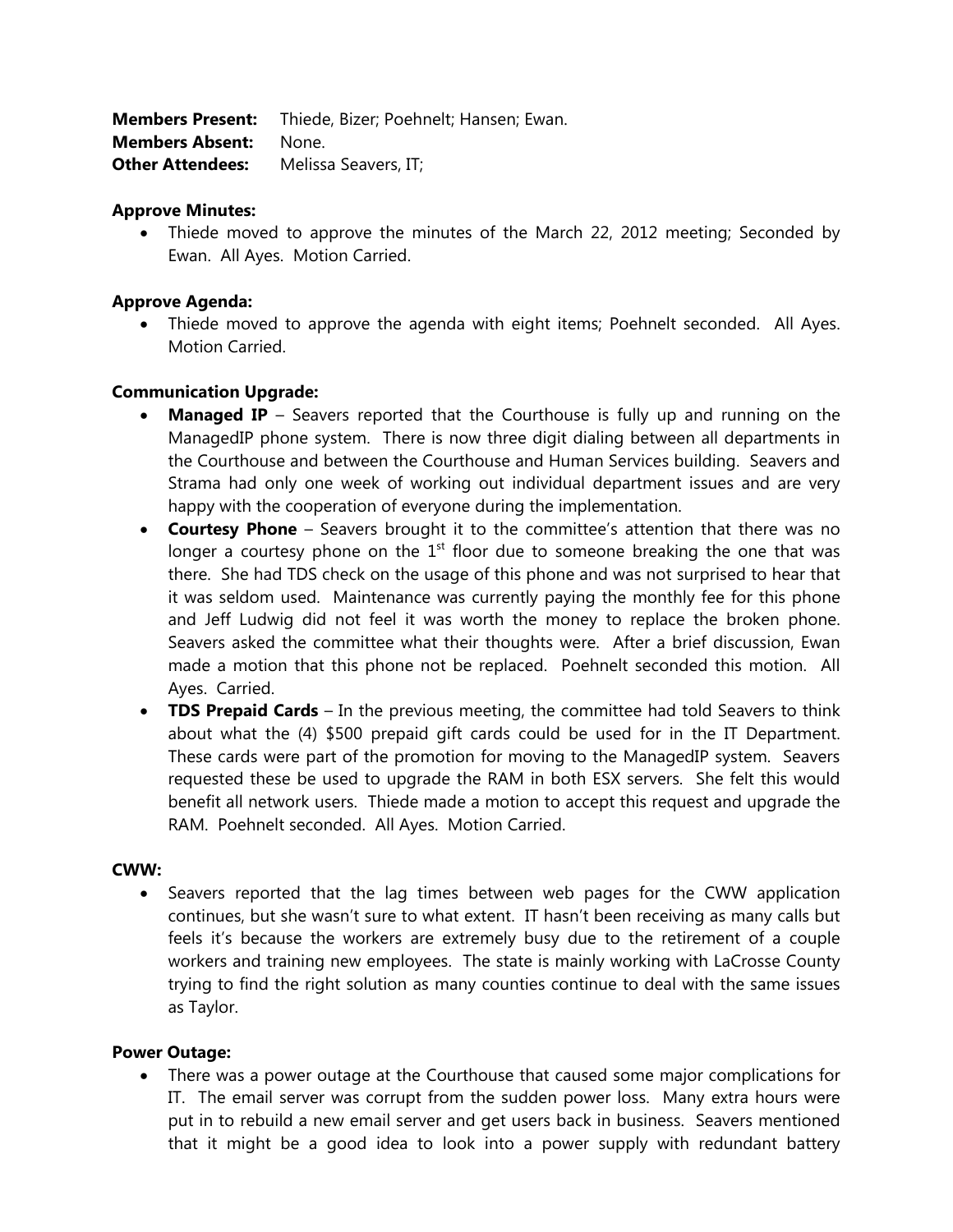backups. The committee also discussed the possibility of having a UPS in the server room with software on the servers that will initiate a proper shutdown if power is cut off for more than a few minutes. Seavers will explore the options and this will be discussed in the near future.

### **Mailbox Policies:**

 Seavers brought up the possibility of implementing some mailbox policies on Exchange. Through the rebuild of the new server, she realized that users are relying on Exchange to be their data storage server as well as email. The power outage proved that if power is cut to Exchange at the very right time, it is very difficult to recover the database without any corruption. Most of the corruption seen was in emails with large attachments. Seavers also reported that there are mailboxes with thousands of items in the Inbox, Sent Items and Deleted Items. This is not best practice for Exchange. The committee agreed that there should be some policies applied that will keep the size of the Exchange database within reasonable limits. This will be discussed in the near future as well.

# **IT Update:**

 One employee will be on leave for a couple months and the others have some scheduled vacations coming up so the IT department will be running short-handed for a while.

# **Next Committee Meeting:**

 The next meeting of the Taylor County Information Technology Committee has been scheduled for Thursday, July 26 at 10 A.M.

### **Adjournment:**

 With no further business, Ewan made a motion to adjourn. Hansen seconded. All Ayes. The meeting was adjourned at 11:06 A.M.

### **Information Technology Committee**

March 22, 2012 Sheriff's Department Training Room

### **Call Meeting to Order:**

Chair Bizer called the meeting to order at 9 A.M.

| <b>Members Present:</b> | Thiede, Bizer; Poehnelt; Hansen; Ewan.                               |
|-------------------------|----------------------------------------------------------------------|
| <b>Members Absent:</b>  | None.                                                                |
| <b>Other Attendees:</b> | Melissa Seavers, IT; Jen Strama, IT; Sue Hady, Human Services; Peggy |
|                         | Kellnhofer, Human Services; Diane Niggemann, COA                     |

### **Approve Minutes:**

 Thiede moved to approve the minutes of the January 27, 2012 meeting; Seconded by Poehnelt. All Ayes. Motion Carried.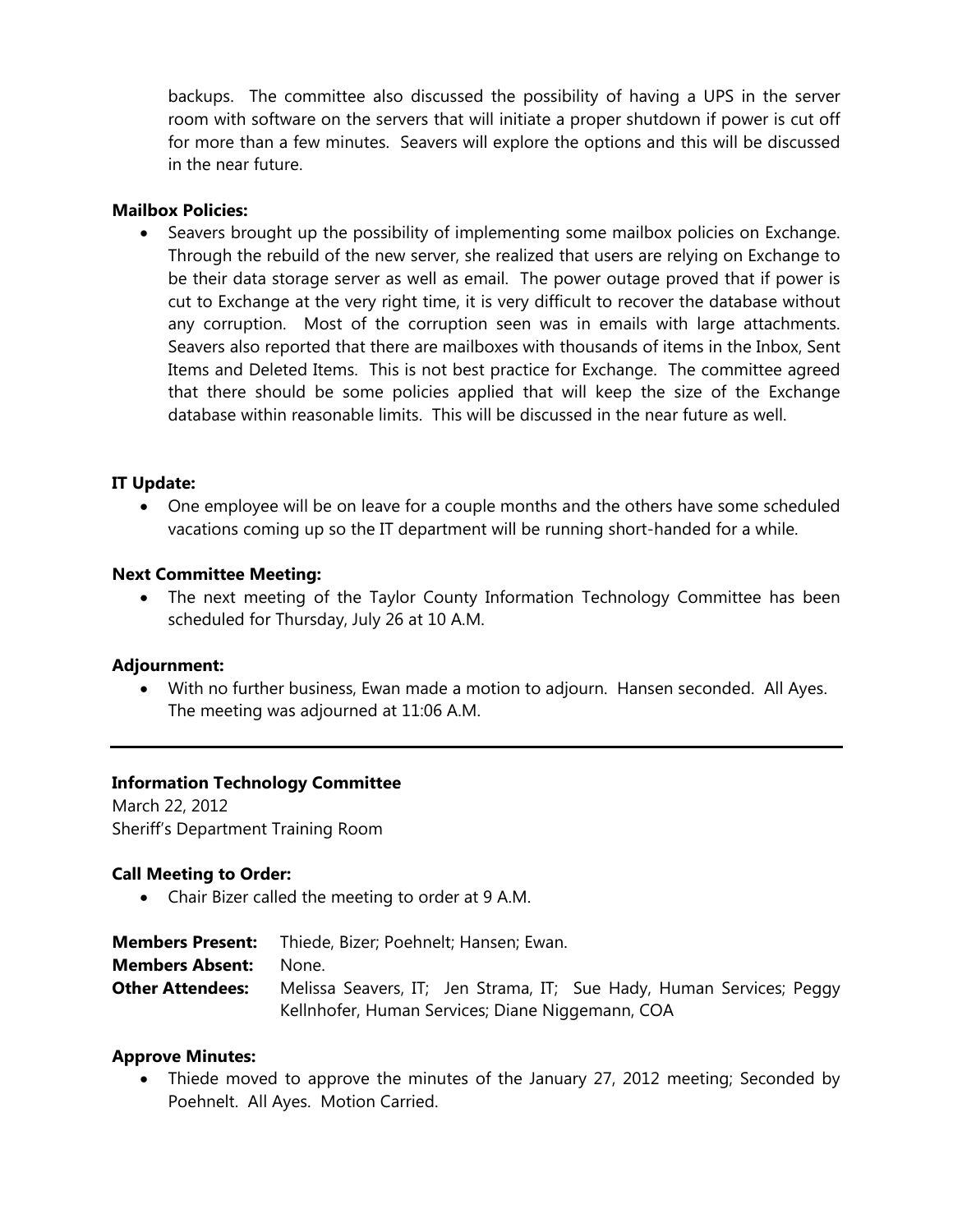# **Approve Agenda:**

 Ewan moved to approve the agenda with 8 items; Thiede seconded. Bizer asked to start with #5 due to HS employees being there. All Ayes. Motion Carried.

## **Cares Worker Web:**

 The EA workers at Human Services (HS) are experiencing lag times while working in CWW. It was reported that Patti Smith and Patty Krug also experience lag times on their state websites. Seavers sent an email to GIPAW and there are other counties experiencing the same issues. Counties who are experiencing this lag time do not have a Badgernet connection. LaCrosse County has asked that we call the Help Desk every time there is an issue with CWW and demand a ticket number so these issues become logged. The state told Seavers they give precedence to people on Badgernet and make sure things work correctly for them. EA workers said the speed is phenomenal at NTC and they have a Badgernet connection. Kellnhofer wants all the complaints to stop and doesn't want Taylor County to be the anchor in their consortium. Seavers had DB Wireless increase our bandwidth to see if it made a difference and it did not. Kellnhofer said she is not going to have her workers be taking time out of their work day to call the Help Desk and get a ticket number. She asked if IT could make those phone calls. Bizer suggested IT go to HS on a day when the speeds are slow and watch how the process of how a ticket is logged at the Help Desk so IT could do it in the future.

Seavers told Kellnhoffer and Hady that IT is doing everything they can and it is believed to be an issue on the State's end. Thiede asked for Kellnhofer to convey this to her workers. Seavers is willing to come in on a Saturday or Sunday to watch the EA workers perform some tests during that time to see if the speeds are any better. Seavers will check into how much Badgernet will cost and what equipment we'd need to purchase on our end.

# **Communications Upgrade:**

 **Managed IP** – Seavers stated to Hady she has no control over other county employees viewing all county employees' three-digit or direct dial numbers through the TDS toolbar. Hady's concern was an officer calling to report possible suicide and leaving a message in Anthony's voicemail or calling and interrupting a current counseling session he may be in with. Seavers stated anyone who doesn't want to be disturbed with phone calls can put their phone on Do Not Disturb. Hady explained workers don't know how to do this or do want to learn how to do it. Bizer suggested Seavers again send the HS employees links to the TDS training videos/tutorials. Hady asked Seavers to state in a county wide memo that workers do not give out the direct dial numbers to the public.

### **ADRC:**

• Niggemann reported a tentative opening date of April  $30<sup>th</sup>$  to begin consortium with Oneida, Vilas and Forest Counties. Greg Warner with Frontier has asked that Taylor County provide a VLAN to separate internet traffic for the ADRC. Seavers doesn't feel this is a good idea to segregate our network traffic. As a second option Niggemann will be having TDS install a DSL line for their internet. Niggemann asked the IT Committee if the IT Dept. could support their PC's once the ADRC begins. Bizer explained small fixes would be okay but large projects would need to be billed out. The IT Dept. will be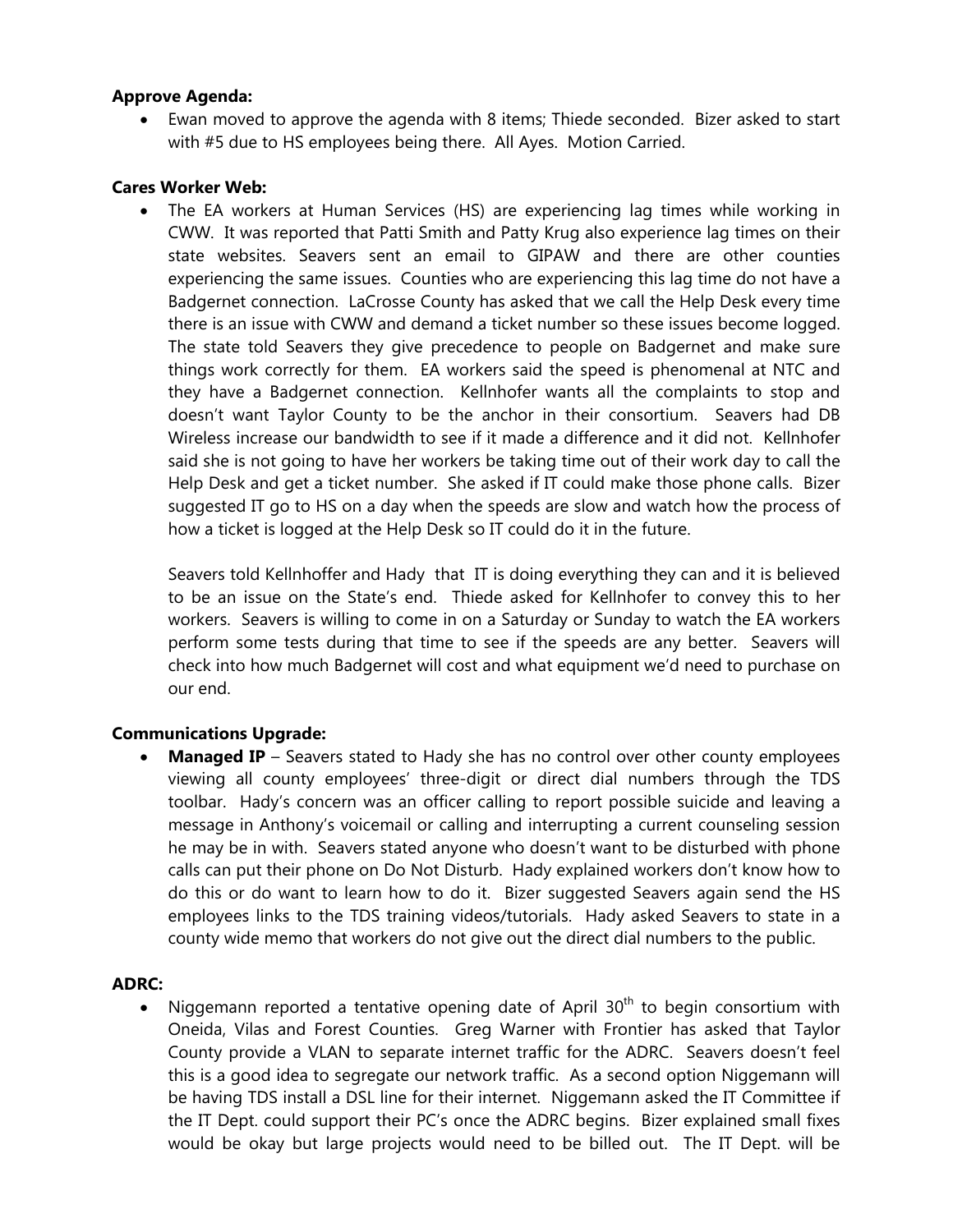installing the new PC's for the ADRC workers. The ADRC is required to do a "warmtransfer" of their phone calls and be able to three digit dial other counties so they will need to be part of Frontier's phone system.

# **2011 Year End Transfer:**

• The carry over amount changed to \$110,486.13. Seavers asked for approval to bring all phone line items into the IT budget. It was discussed in the past to charge per phone to provide the departments with a monthly bill. Smaller departments will end up paying more than they currently are where larger departments would be saving money. Seavers felt bringing all phone line items into one central line item would be best for the County. Thiede made a motion to bring all phone line items into one budget. Hansen seconded. A roll call vote was taken: Thiede – Aye; Ewan – Aye; Hansen – Aye; Poehnelt – Aye; Bizer – Aye;

# **Communications Upgrade:**

- **Recording Software** Eventide has been here working installing and testing the phone recording system for the Sheriff's Dept. Once it is confirmed that this is working correctly, TDS will approve a final cut over date and the Courthouse will move to the new phone system.
- **Managed IP –** For purchasing the new phone system the IT Department was issued four American Express gift cards. Thiede suggested Seavers make a list of items that need to be purchased or training to attend and use them for those purposes.
- **RMS Software** Seavers reported the purchase order with Spillman has been signed and had nothing further to add at the moment.
- **911** TDS has decided to upgrade their equipment to provide 911 services to Taylor County. 911 terminals in Dispatch will also be upgraded during this time.

# **IT Update:**

 Human Services is having an issue printing claims from GIT/Visual WISSIS. Since the most recent update of WISSIS, what used to take five minute now takes up to an hour at times. A conference call with GIT, Seavers and HS proved it is an issue within the WISSIS program and GIT needs to make some changes.

### **Next Committee Meeting:**

 The next meeting of the Taylor County Information Technology Committee has been scheduled for Thursday, April 26 at 9:30 A.M.

### **Adjournment:**

 With no further business, Hansen made a motion to adjourn. Poehnelt seconded. All Ayes. The meeting was adjourned at 11:00 A.M.

### **\*\*Note\*\***

 Due to network issues, the IT Committee for April was cancelled. The next planned meeting date is June 14, 2012.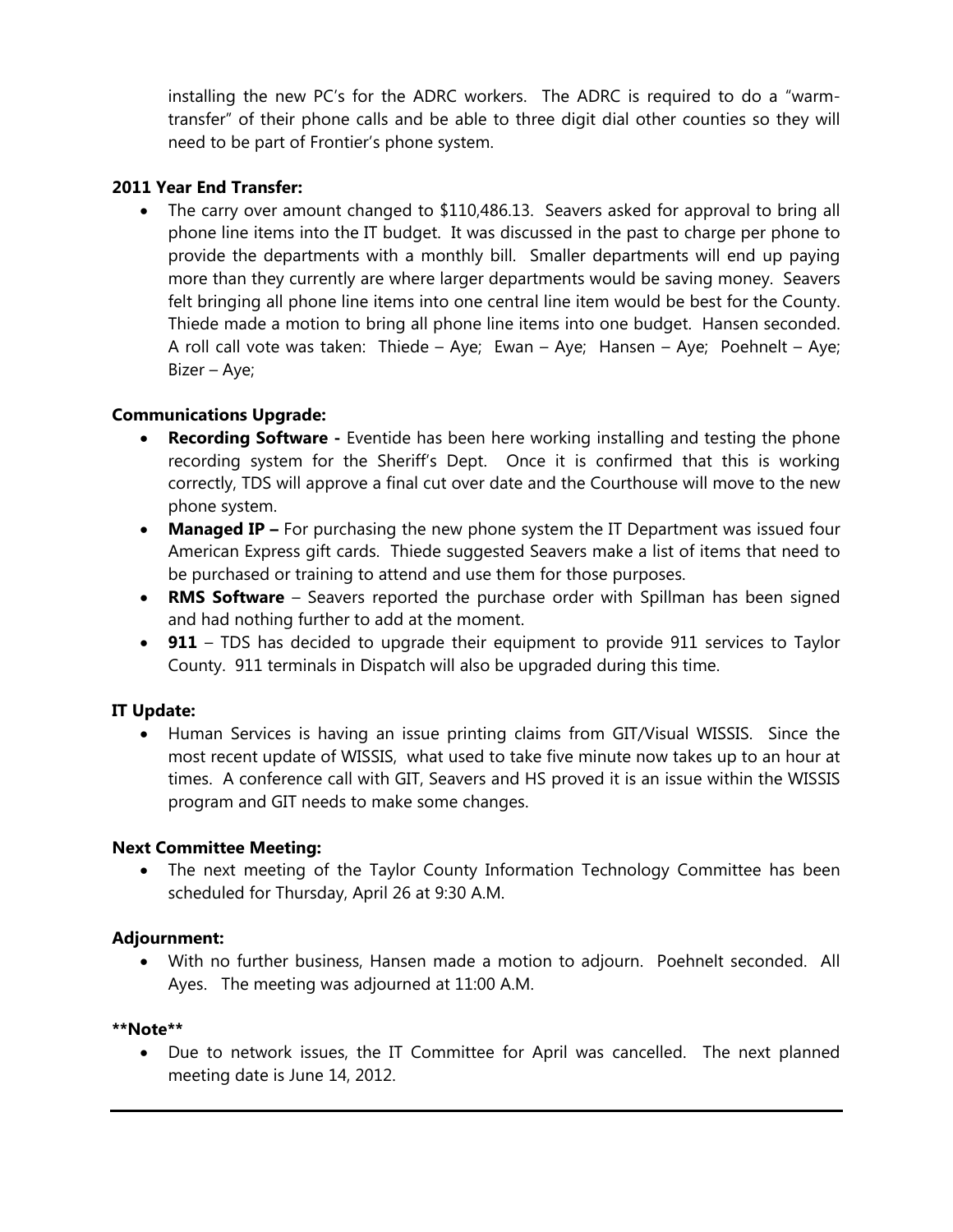# **Information Technology Committee**

January 27, 2012 Sheriff's Department Training Room

# **Call Meeting to Order:**

Chair Bizer called the meeting to order at 9 A.M.

| <b>Members Present:</b> | Thiede, Bizer; Poehnelt; Hansen; Ewan.                                       |
|-------------------------|------------------------------------------------------------------------------|
| <b>Members Absent:</b>  | None.                                                                        |
| <b>Other Attendees:</b> | Melissa Seavers, IT; Jen Strama, IT; John Fales, City of Medford; Ken Coyer, |
|                         | MPD; Karyn Eckert, The Star News;                                            |

# **Approve Minutes:**

• Thiede moved to approve the minutes of the December 15, 2011 meeting; Seconded by Ewan. All Ayes. Motion Carried.

# **Approve Agenda:**

 Hansen moved to approve the agenda with 7 items; Thiede seconded. All Ayes. Motion Carried.

# **Communications Upgrade:**

- **Managed IP** Seavers reported Human Services is up and running with the new phone system. For a short time old and new phone systems were running parallel and employees continued to use old phones. Sue Hady put a stop to it because of long distance charges. The old phones are now gone. Two complaints from HS - first being no multiple line appearances on new phones and second, after you dial the phone number to you have to press the send button. There is no set date for courthouse install. The Sheriff's Department is checking into the recorded lines. There has to be a guarantee that all lines are recorded in jail and dispatch. We are currently working with Highergound and waiting to hear if they can interface with TDS.
- **RMS Software** Seavers went with other county employees to Vilas County to look at their Spillman system and talked with the Vilas County IT Dept. Spillman is a Unix-based system. IT will have some learning to do but they are okay with it as long as the frontend users are happy.
- **911** These services are all over the board. TDS is currently working with Cassidian to see if they can offer certain enhanced 911 services that are needed. Nothing is set, but Next Gen 911 isn't required at this point.
- **Temporary Dispatch Center** Seavers reported the idea of setting up a temporary dispatch center will most likely not be happening. Maintenance feels there would be risk in disconnecting all the systems for a one-week project. Their thought is to put a wall between both dispatch desks and work on upgrading one side while the other side stays functional.
- **Jail Cameras** Jeff Ludwig was approached by Complete Control about the possibility of upgrading cameras in the jail. The current multiplexor rack would be gone and everything would be on the network. The current cameras are analog and the new system would be digital. Complete Control's cheapest camera is 10x better than the best camera currently installed.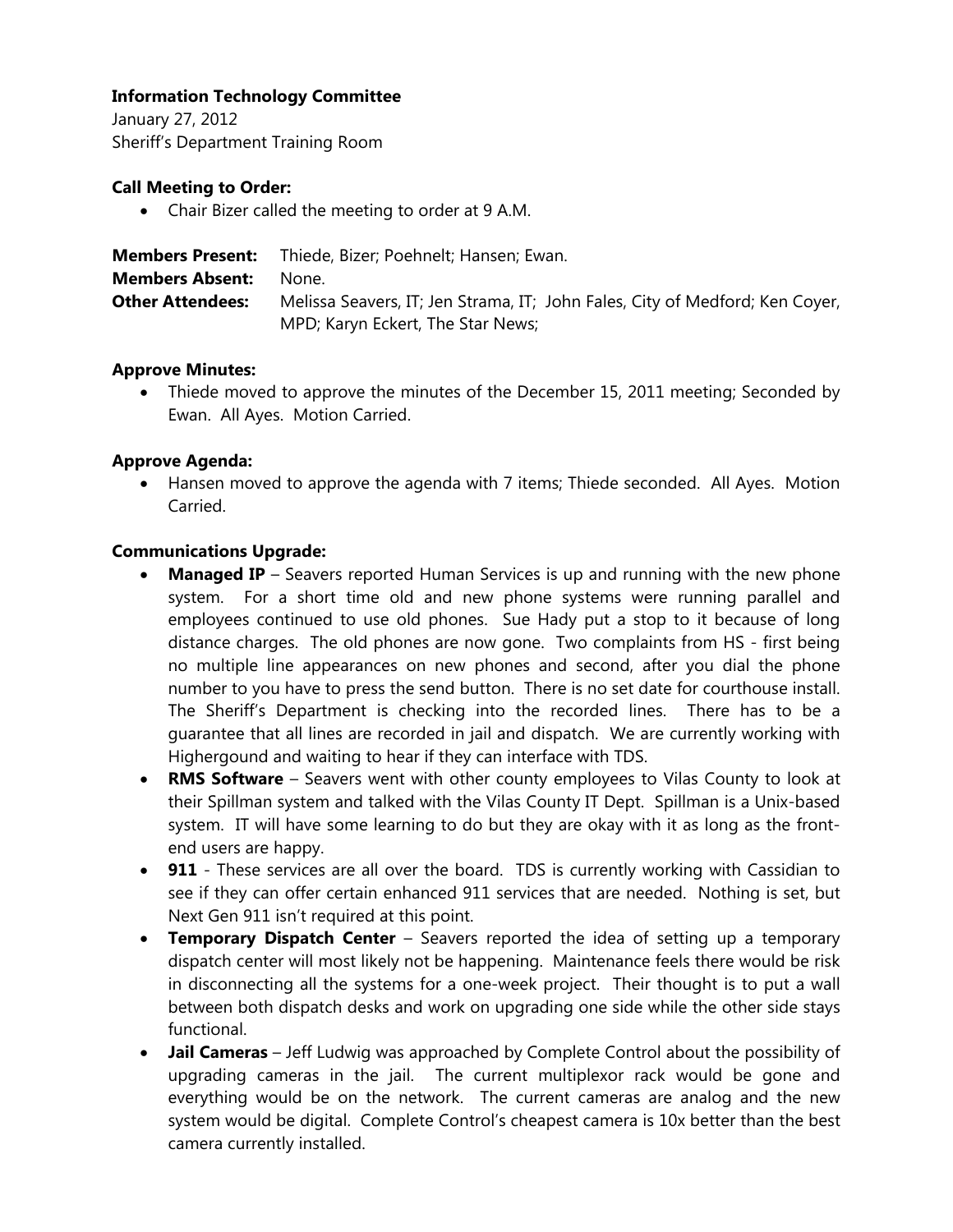# **City of Medford IT:**

- The City of Medford feels \$100/hour is too much. Fales would like to sub contract with the county as the current employees have went through the background check process and are held to government standards. The City developed their Computer Use Policy from Taylor County's. Chief Coyer called other police departments similar in size to Medford. Antigo PD is under a shared rental agreement paid annually. Plover PD pays 17% of item cost and their building is offsite from the county IT Dept. The Merrill PD pays an hourly rate plus benefits of the IT employee providing work. Tomahawk and Marshfield PD have in-house IT staff. John Fales said the city will pay all equipment costs in full. Bizer feels the county needs more than the hourly wage and benefits to help cover any overhead costs. Fales felt overhead costs are already being taken care of by the current rental agreement for MPD employees. Fales also stated Taylor County has well-trained IT staff and hopes they could train his staff to help out. Bizer reminded the city that county work will come first and Fales agreed. Chief Coyer stated the city received an outside source cost of \$65/hour. Fales would like to pay the hourly wage plus benefits and not add extra costs for the taxpayers. Thiede stated for the bank to bring in an outside source for IT work cost \$175/hour. Thiede would like to see a \$75 hourly rate and a special project rate. Fales doesn't feel the county should profit from this agreement. Bizer suggested \$75 hourly rate, \$125 project rate. In addition, any equipment purchased through the county would include a 2% administration fee. Fales suggested \$65 hourly, \$100 hourly project rate and a 2% admin cost to any equipment purchased through the county. Ewan stated he'd like to see the county and city work together.
- Hansen made a motion for intergovernmental purposes a six-month trial period::
	- o Day-to-Day Functions \$65 / hour
	- o Special Projects \$100/hour
	- o 2% admin fee for equipment purchased through the county.
	- o Taylor County is not held liable unless any gross negligence would occur.
	- o Agreement effective February 1, 2012.
- $\bullet$  Ewan seconded the motion. Roll call vote: Thiede Aye; Poehnelt Aye; Hansen Aye; Ewan - Aye; Bizer – Nay.
- Fales felt a contact was premature and Hansen agreed. The agreement will stand through the minutes.

### **Unitrends Backup:**

 The device is installed at the Courthouse. Hard drives are taken offsite daily. The Human Services install will most likely take place in February after the phone upgrade is complete. Chad Dorton will need to work on ROD images to be sure there are no overwrites.